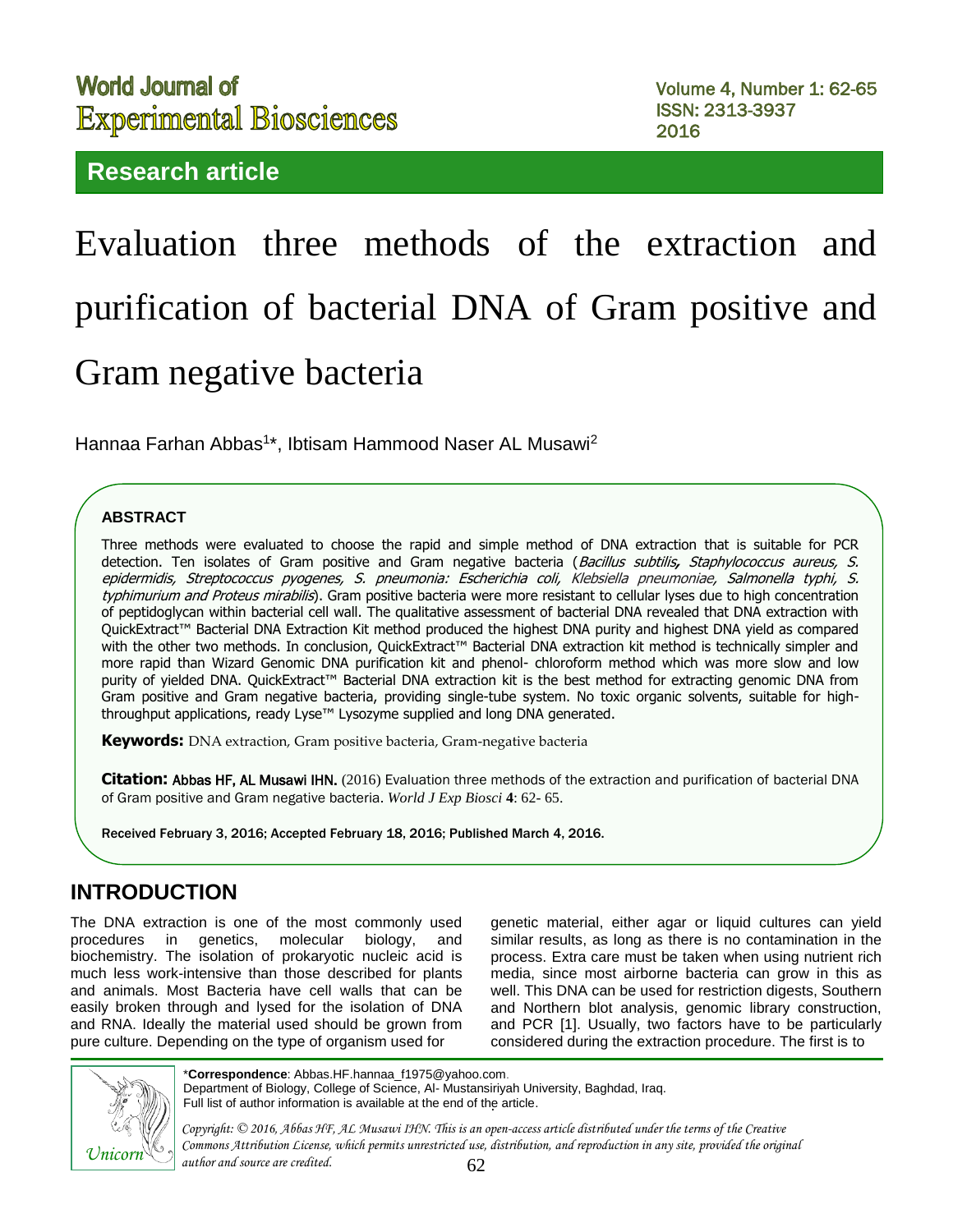#### Abbas HF, AL Musawi IHN. (2016)**.**

maximize the DNA yield. The second is to ensure that the extracted DNA is amenable to several enzymatic treatments like PCR amplification [2]. In other words, the greatest challenge is the extraction of high-quality PCRcompatible DNA from the intestinal microflora. Several methods have been evaluated for bacterial cell wall lysis and DNA extraction using detergents, proteolytic enzymes, lysozyme, mechanical disruption, temperature changes alone or in various combinations, DNA stool mini- kit, *etc*. Although the DNA stool mini-kit method is convenient, rapid and highly efficient, it is not widely applied on account of its high cost [3,4]. The aim of an extraction procedure is to obtain a high quality and high yield of DNA from the samples. The extracted DNA should contain the least amount of proteins, RNA, or any PCR inhibitors. Removing those inhibitors is one of the key factors for a successful PCR [5,6]. Because of The isolation and purification of DNA is a key step for most protocols in molecular biology studies and all recombinant DNA techniques [7]. Several DNA extraction methods were widely used to isolate DNA from bacteria including phenol extraction but they often involve multiple, time consuming steps including the handling of toxic chemicals [8].

Various commercially available DNA extraction kits and systems are becoming increasingly popular because of their ease of use, limited labor, and ability to consistently produce high-quality DNA. Because of proprietary considerations of the manufacturer, the composition of some components in these kits is not revealed to the user [1]. Direct-extraction methods provide a simple approach in which bacteria are incubated with reagent(s), usually at elevated temperature, to produce a PCR-ready extract without further processing (other than addition of neutralizer and/or centrifugation to remove solids).These direct methods are fast, but DNA recovery can vary widely between bacterial genera and it is usually necessary to dilute the extract to avoid PCR inhibition [9,10].

From the extraction methods already published for various bacteria, we choose and compared three methods for extracting of DNA from Gram positive and Gram-negative bacteria. Phenol–chloroform method, QuickExtract™ Bacterial DNA Extraction Kit and Wizard Genomic DNA purification Kit methods were used in current study. The aim of this study is to choose the simplest and the most accurate and the easier method from the three extraction method which gives the largest amount of DNA and the highest purity of DNA that will be suitable for PCR technique.

# **MATERIALS AND METHODS**

#### **Bacterial isolates and growth conditions**

Ten Bacterial isolates of Gram positive (*Bacillus subtilis*, *Staphylococcus aureus, S. epidermidis, Streptococcus pyogenes and S. pneumoniae*) and Gram negative (*Escherichia coli*, *Klebsiella pneumoniae, Salmonella typhi, S. typhimurium and Proteus mirabilis*) bacteria were used in this study. Bacteria were grown overnight in Tryptone Soya Broth (TSB; Oxoid, Basingstoke, UK) and then washed three times in phosphate buffered saline (PBS; NaCl 8 g/l, KCl 0.2 g/l, Na2HPO<sup>4</sup> 1.15 g/l, KH2PO<sup>4</sup> 0.2 g/l). Bacteria were re-suspended in TSB to OD 660 nm.

#### **DNA extraction**

Three methods were used to extract and purify total bacterial DNA, the phenol–chloroform method, Wizard Genomic DNA purification Kit method and by QuickExtract™ Bacterial DNA Extraction Kit method.

#### **Phenol–chloroform method**

Pellet of bacteria was dissolved in 467 μl TE buffer, followed by addition of 30 μl of 10% SDS and 3 μl (20 mg/ml proteinase K). After incubation for 1 h at 37°C, 50 μl phenol: chloroform: isoamyl alcohol (1:25:24) was added and mixed by gentle inversion. Aqueous phase decanted into a new tube and; 0.1 ml of 3 M sodium acetate and 0.6 ml of isopropanol was added to it. The mixture was swirled slowly until DNA precipitated which was spooled with Pasteur pipette. DNA was dried and washed by dipping end of pipette into 1 ml of 70% ethanol for 30 s before dissolving in 150 μl TE buffer [11].

#### **Wizard Genomic DNA purification Kit**

The wizard genomic DNA purification kit (Promega / USA) was used according to the manufacturer's instruction.

#### **QuickExtract™ Bacterial DNA Extraction Kit**

0.5 ml of  $10^8$  bacterial suspensions was centrifuged at 1,700 x g (5,000 rpm) in a microcentrifuge for 3 min to pellet the cells. The bacterial cell pellet washed once with 0.5 ml of sterile water, then re-centrifuged at 1,700 x g (5,000 rpm) for 3 min. Carefully, the supernatant removed and discarded. Hundred microliter of QuickExtract Bacterial DNA Extraction Solution (Epicentre /USA) was Added to the cell pellet. Then 1 μl of Ready-Lyse Lysozyme solution added to each tube and mixed gently by inversion, made certain that both the bacteria and the Ready-Lyse Lysozyme are dispersed in solution. Incubated the suspension at room temperature for 15 minute (If the solution was not clear, we waited an additional hour at room temperature). Observed the lysis periodically; digestion can be extended to several hours if necessary. The sample was heated at 80°C for 2 min to kill any remaining viable bacteria.

#### **Measurement of DNA concentration and purity**

The yield and purity of DNA were determined by spectrophotometric method (BIO-RAD Smart Spec 3000; USA); for this purpose, DNA absorbance was measured at 260 nm (μg DNA/g sample; 1 *A* 260 = 50 μg/mL DNA) and protein impurities were checked at 280 nm [12]. The yield and purity of each DNA extraction method was statistically analyzed by excel 2003.

#### **Detection The quality of total bacterial DNA**

For each method tested, the presence and quality of the extracted genomic DNA from all the ten tested bacterial isolates were analyzed (run) into 1% agarose gel containing ethidium bromide at room temperature. Ten microliters of the DNA extracted by each method was added into the gel for 30 min at 150 V. The DNA purity and concentration according to the following equations: DNA purity, absorbance at 260 nm / absorbance at 280 nm. DNA yield (μg), DNA concentration (μg/μl) \* total sample volume (ml).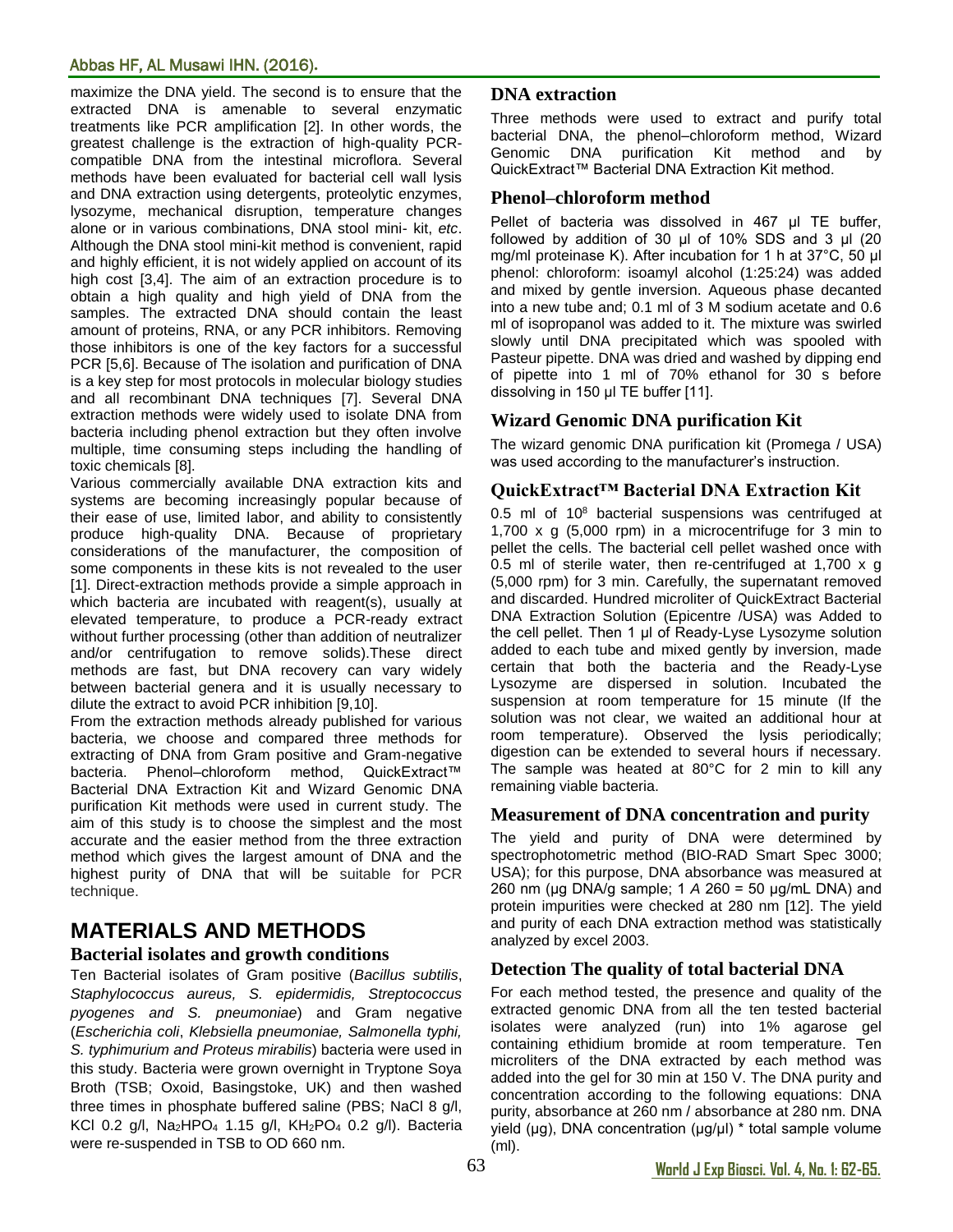## **RESULTS**

#### **Qualitative and quantitative assessment of DNA**

Gram-positive bacteria were more resistant to cellular lyses due to the high concentration of peptidoglycan within the

Table 2. DNA yields and purity obtained by three DNA extraction methods

| Table 2. Divix yields and partly obtained by three Divix extraction inclinuas |                          |        |                   |        |                         |        |
|-------------------------------------------------------------------------------|--------------------------|--------|-------------------|--------|-------------------------|--------|
| <b>Isolates</b>                                                               | <b>Phenol-chloroform</b> |        | <b>Wizard Kit</b> |        | <b>OuickExtract Kit</b> |        |
|                                                                               | Yield                    | purity | Yield             | purity | Yield                   | purity |
| Bacillus subtilis                                                             | 586.80                   | 1.55   | 899.22            | 1.50   | 1956.11                 | 1.80   |
| Staphylococcus aureus                                                         | 1110.54                  | 1.07   | 790.21            | 1.00   | 1745.03                 | 1.54   |
| S. epidermidis                                                                | 1031.76                  | 1.32   | 597.54            | 1.63   | 1950.06                 | 1.90   |
| Streptococcus pyogenes                                                        | 983.60                   | 1.25   | 977.98            | 1.01   | 1679.20                 | 1.94   |
| S. pneumonia                                                                  | 1005.42                  | 1.21   | 764.81            | 1.93   | 1788.31                 | 1.93   |
| Escherichia coli                                                              | 1722.25                  | 1.56   | 895.20            | 1.64   | 1698.03                 | 1.4    |
| Klebsiella pneumonia                                                          | 899.17                   | 1.28   | 951.03            | 1.22   | 1977.52                 | 1.33   |
| Salmonella typhi                                                              | 1328.01                  | 1.60   | 1055.65           | 1.09   | 1850.11                 | 1.97   |
| S. typhimurium                                                                | 1801.12                  | 1.38   | 981.98            | 1.43   | 1870.51                 | 1.02   |
| Proteus mirabilis                                                             | 966.76                   | 1.07   | 988.95            | 1.01   | 1716.92                 | 1.22   |

varied significantly.

The extracted DNA by using the three methods was observed for degradation by 1% agarose gel electrophoresis. All DNA extracted by QuickExtract™

Bacterial DNA Extraction Kit, produced sharp bands, whereas the bands produced by the other two methods were not sharp and appeared with smear (**Fig 1, a, b** and **c**).

cell wall. The results obtained revealed that DNA extraction with QuickExtract™ Bacterial DNA Extraction Kit method produced the highest DNA purity and highest DNA yield when compared with other two methods (**Table 1**). Depending on the DNA extraction method used, DNA yield



**Fig 1.** Electrophoresis graphs of bacterial DNA extracted from eight isolates by using a, QuickExtract™ Bacterial DNA Extraction Kit; b, Wizard Genomic DNA purification Kit; c, Phenol–chloroform method. The isolates from right to left: *Bacillus subtilis, Staphylococcus aureus, S. epidermidis, Streptococcus pyogenes, Escherichia coli, Klebsiella pneumonia, Salmonella typhi* and *Proteus mirabilis.*

# **DISCUSSION**

Bacterial lysis is the key to obtain bacterial DNA. Grampositive bacteria were much more resistant to cellular lyses due to the high concentration of peptidoglycan within the cell wall. These results are consistent with the results of Sambrook and Russell [17]. In previous studies on DNA extraction from the bacteria, researchers used the traditional DNA extraction process that involved SDS, proteinase K digestion and other by phenol chloroform extraction method. In phenol–chloroform method bacterial cells are disrupted by initial treatment with the enzyme, egg-white lysozyme, which hydrolyzes the peptidoglycan that makes up the structural skeleton of the bacterial cell wall. The resultant cell walls are unable to withstand osmotic shock. Thus, the bacteria lyse in the hypotonic environment. The detergent, sodium dodecyl sulfate, (SDS, sodium dodecyl sulfate) then completes lysis by disrupting residual bacterial membranes. SDS also reduces harmful

enzymatic activities (nucleases) by its ability to denature proteins. The chelating agents, citrate and EDTA (ethylenediamine tetraacetic acid), also inhibit nucleases by removing divalent cations required for nuclease activity. This experiment employs a variety of fractionation methods to purify the bacterial DNA. Perchlorate ion is used to dissociate proteins from DNA. Chloroform–isoamyl alcohol is used to denature and precipitate proteins by lowering the dielectric constant of the aqueous medium [9,10,13].

#### **Acknowledgment**

This research was supported under Department of biology, College of Science, Al- Mustansiriyah University and Research and Training Forensic DNA Centre , AL Nahrain University, Baghdad, Iraq. The authors thank all members of laboratory of pathological analyses in al- kindy hospital for assistance with the collection some of bacterial isolates.